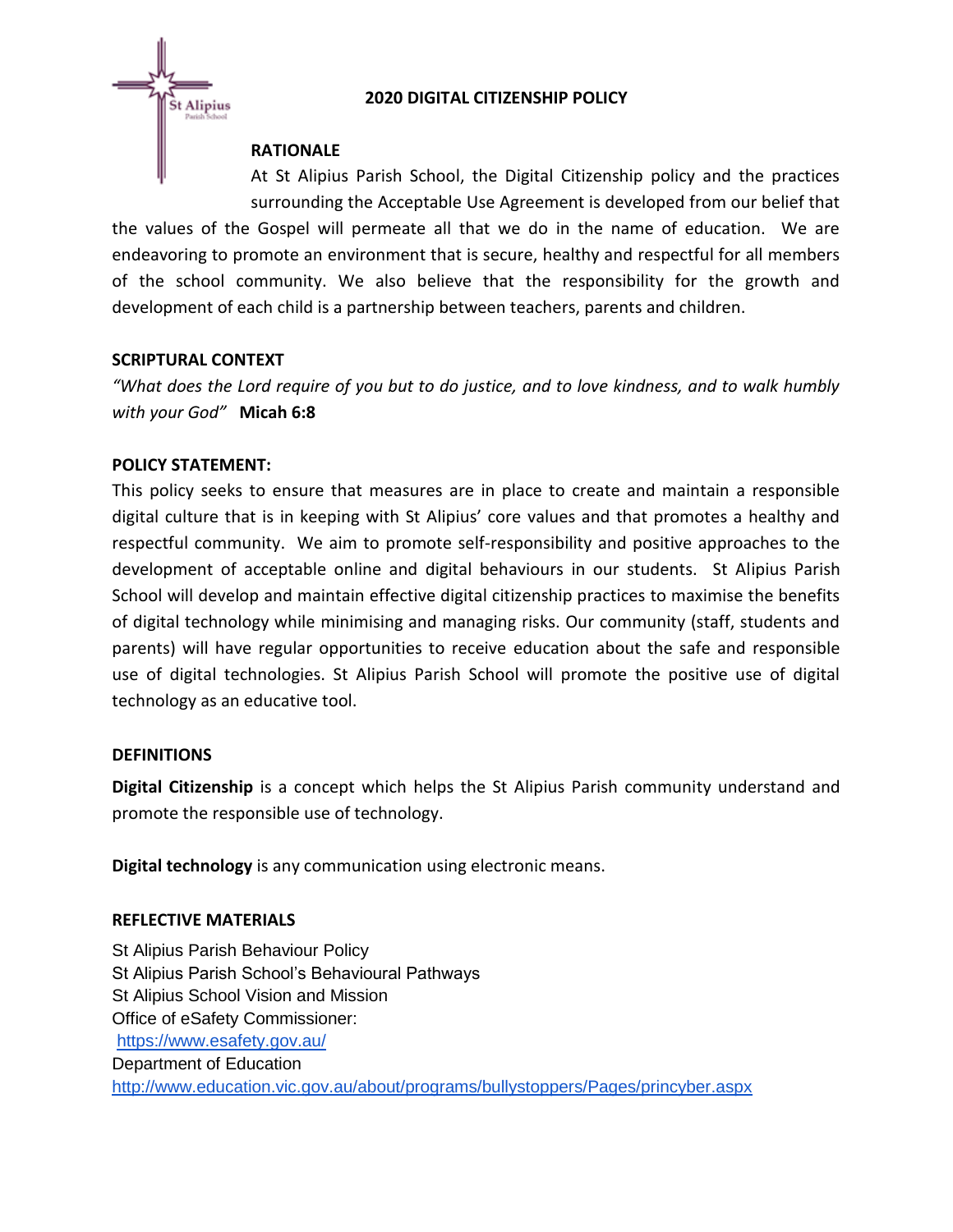#### **ACCEPTABLE USE AGREEMENT**

St Alipius offers programs and processes to support students to be safe, ethical and responsible users of digital technologies. It outlines the expected behaviour of students and seeks informed agreement.

### **What the School will do**

At St Alipius Parish School we support the right of all members of the school community to access safe and inclusive learning environments, including digital and online spaces. This form outlines the School's roles and responsibilities in supporting safe digital learning, as well as the expected behaviours we have of our students when using digital or online spaces and the role of parents/care-givers

At our St Alipius we:

• Have a Behaviour Management Policy and Behavioural Pathways documentation that outlines our School's values and expected standards of student conduct, including consequences for breaching the standards. This Policy extends to online conduct

• Have programs in place to educate our students to be safe and responsible users of digital technologies these include but are not limited to Cyber Safety lessons, Digital Citizenship incursions and a Parent Information session

- Supervise and support students using digital technologies in the classroom
- Provide a filtered internet service to block inappropriate content. We acknowledge, however, that full protection from inappropriate content cannot be guaranteed
- Use online sites and digital tools that support students' learning
- Address issues or incidents that have the potential to impact on the wellbeing of our students

• Support parents and care-givers to understand safe and responsible use of digital technologies and the strategies that can be implemented at home. Bullystoppers Parent Interactive Learning Modules and iParent from the Office of the Children's eSafety Commissioner provide current information

# **What parents/care-givers will do**

Supervise and support child/ren when using digital technologies at home;

• Ensure that child/ren adhere to the stated terms and conditions when using any digital or online tools including but not limited to age restrictions and parental consent requirements